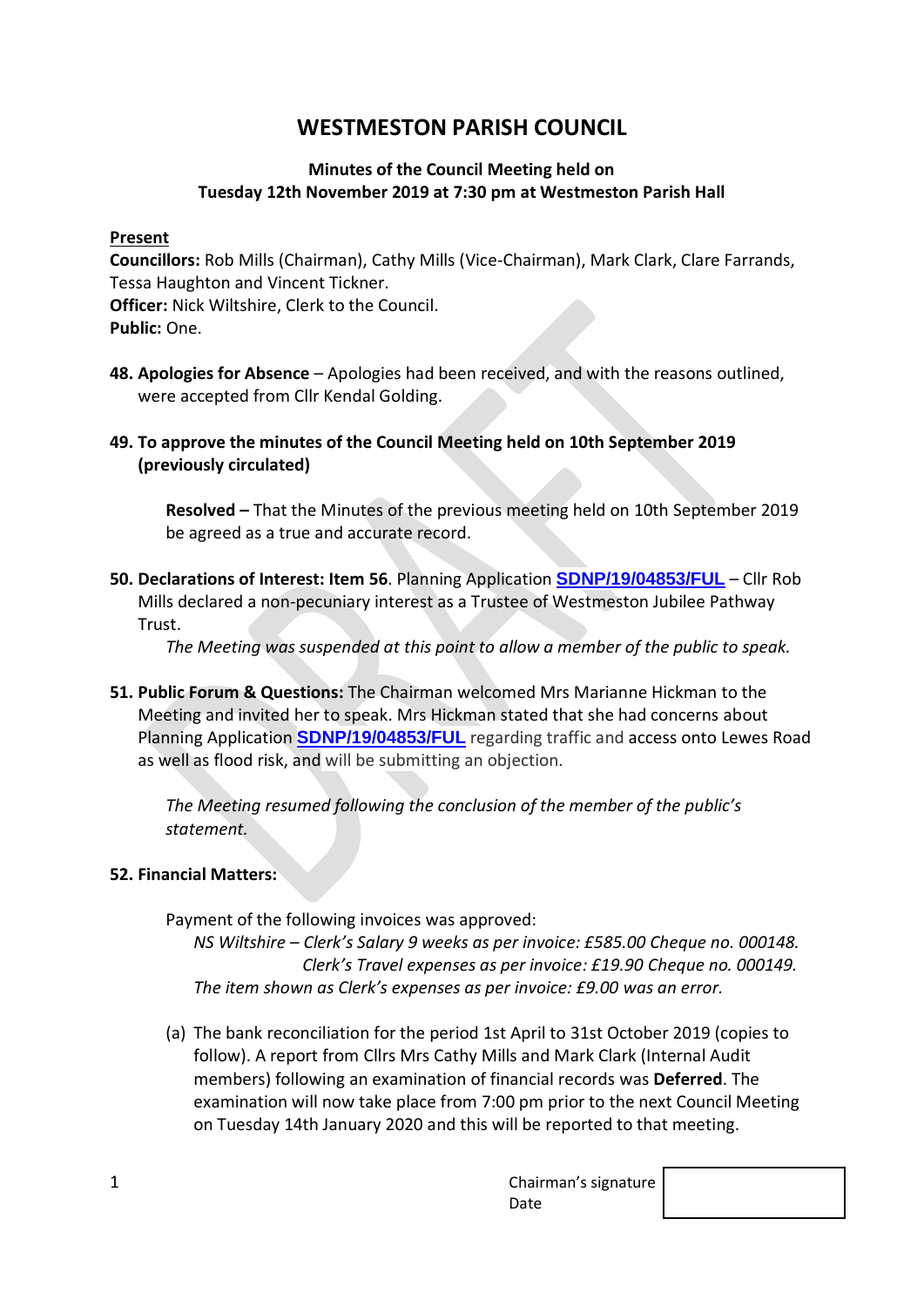(b) Budget for 2020/2021: The draft provided was discussed and agreed and will be circulated. *(Note: Lewes District Council require the agreed precept figure to be submitted by January – but changes to the budget can be made at the January meeting of WPC, if members wish).*

## **53. Beacon Parishes Neighbourhood Development Plan Implementation:**

Planning Joint Lead Cllr Mark Clark reported that he had received an email. Cllr Vincent Tickner mentioned a Planning training event and expressed interest in attending.

**Resolved -** That Cllr Tickner attend the Planning training event.

- **54. Beacon Parishes Traffic Group.** Cllr Rob Mills (Chairman) reported that this Group were involved in a public meeting in Ditchling following concerns expressed on a Facebook Page about HGVs travelling through that village. This reflects the unease expressed by Westmeston Parish Council regarding HGV movements on roads in the locality, given that it has been working on this issue and raising concerns about this particular traffic issue for some time. It was reported that the local East Sussex County Councillor is working with Highways on this matter.
- **55. Spatham Lane Speed Limit:** Cllr Rob Mills (Chairman) reported that sadly it was down to money that this project would be successful. Only with sufficient funds being obtained would it be possible to physically reduce the speed of vehicles using this road and change driver behaviour.

## **56. Planning Matters:**

**Land On The East Side of Lewes Road, Lewes Road, Westmeston ([SDNP/19/04853/FUL](https://planningpublicaccess.southdowns.gov.uk/online-applications/applicationDetails.do?activeTab=documents&keyVal=PYZVP1TUHXE00)**) - Change of use of land to permit the keeping of horses and erection of stable block with improved access to the Lewes Road.

**Resolved –** That the application for the change of use of land to permit the keeping of horses & erection of stable block with improved access to the Lewes Road be recommended for refusal.

This is based on concerns expressed regarding the effect of lighting at the site even if this were simply to be used early in the morning or on dark evenings; a risk of groundwater flooding due to a large area of hardstanding with seemingly little mitigation; & the layout & density of the proposed buildings being such that any natural beauty of the site will not be conserved or enhanced, but a loss of public visual amenity is unclear.

It is noted that the owners of this property have generously continued to enable and support a permissive way for walkers across this land between the stiles. As there is an intention to construct gateways for pedestrians crossing the proposed driveway entrance/exit, mention should be made of the installation of appropriate signage giving due warning to pedestrians of the existence of traffic entering & leaving.